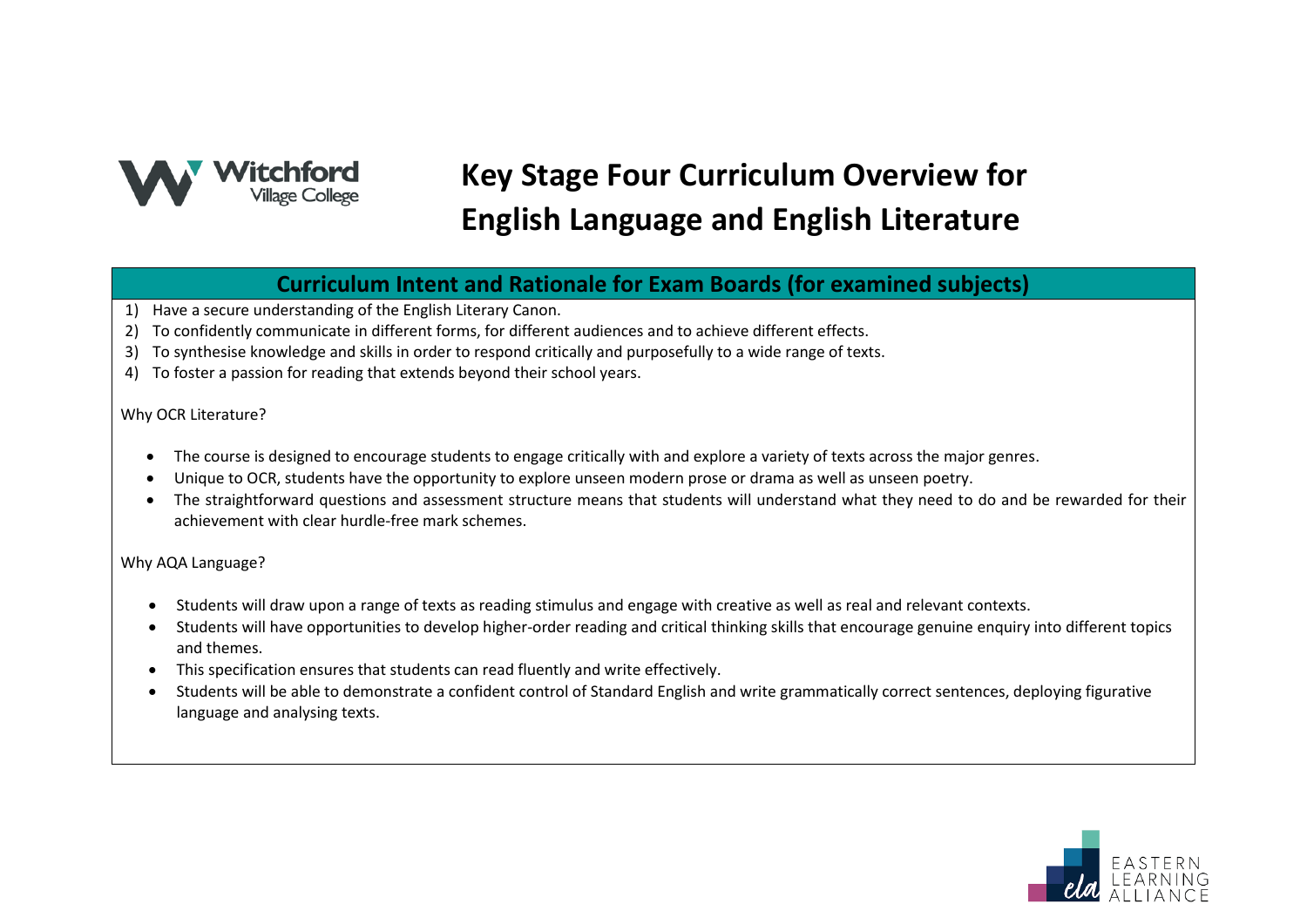# **How does the KS4 curriculum build on that from KS3?**

- Mastery of skills introduced at KS3: making inferences; making predictions; summarising; identifying how language, structure and form contribute to meaning; comparing characters, setting and themes; and making reasoned justification for views and opinions of texts.
- Increase knowledge of a wide range of texts, building on familiarity of writers studied at KS3.
- Providing students with more challenging opportunities of transcription and composition.
- Building a more comprehensive and accurate knowledge of vocabulary, grammar and punctuation to increase range and accuracy.

### **What do students do with their acquired knowledge and skills?**

#### **English Language:**

-Identify and interpret explicit and implicit information and ideas.

-Select and synthesise evidence from different texts.

-Explain, comment on and analyse how writers use language and structure to achieve effects and influence readers, using relevant subject terminology to support their views.

-Compare writers' ideas and perspectives, as well as how these are conveyed, across two or more texts.

-Evaluate texts critically and support this with appropriate textual references.

#### **Writing:**

-Communicate clearly, effectively and imaginatively, selecting and adapting tone, style and register for different forms, purposes and audiences. -Organise information and ideas, using structural and grammatical features to support coherence and cohesion of texts. -Use a range of vocabulary and sentence structures for clarity, purpose and effect, with accurate spelling and punctuation.

#### **Spoken Language:**

-Demonstrate presentation skills in a formal setting. -Listen and respond appropriately to spoken language, including to questions and feedback to presentations. -Use spoken Standard English effectively in speeches and presentations.

#### **English Literature**

-Read, understand and respond to texts. -Maintain a critical style and develop an informed personal response. -Use textual references, including quotations, to support and illustrate interpretations.

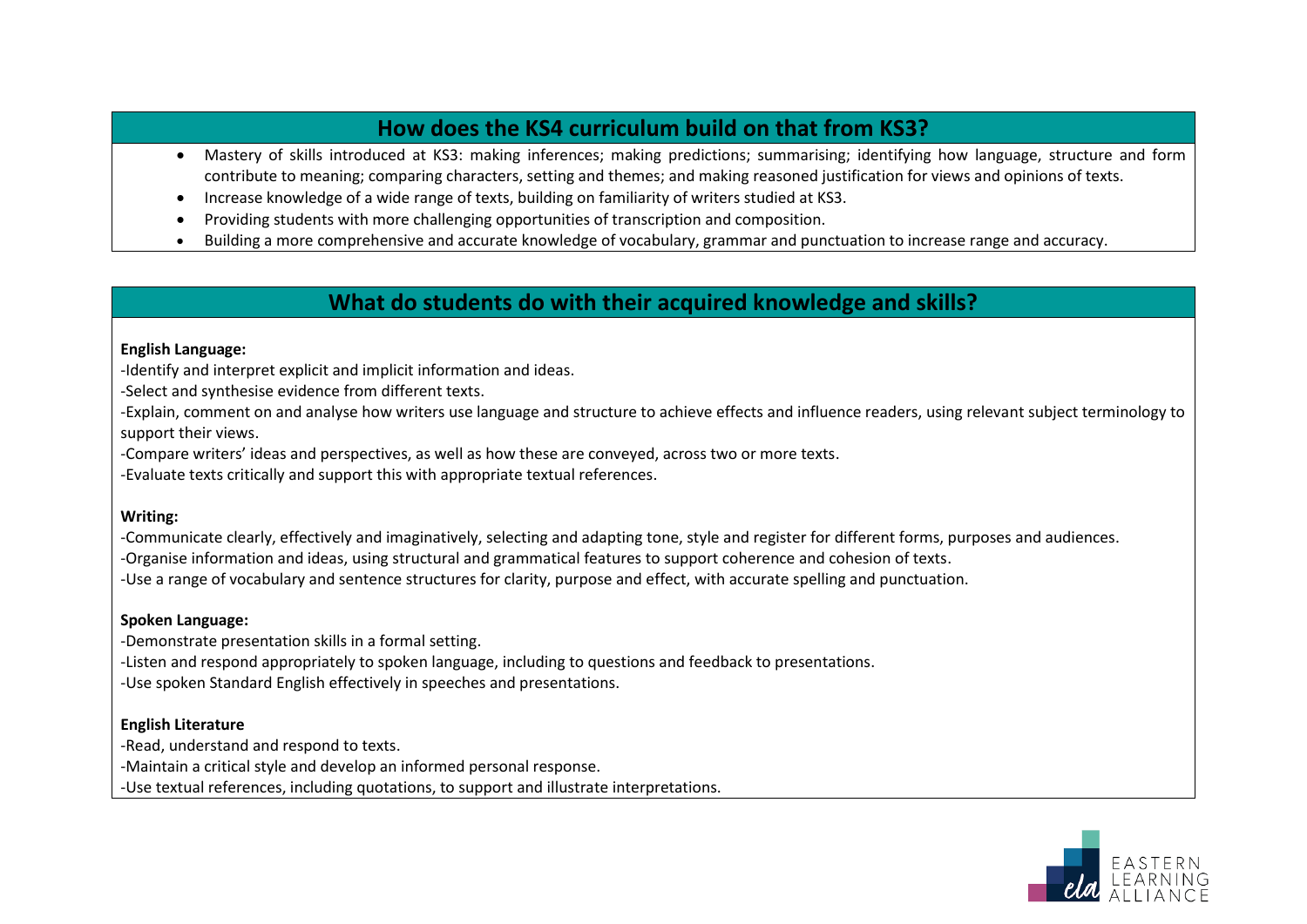-Analyse the language, form and structure used by a writer to create meanings and effects, using relevant subject terminology where appropriate. -Show understanding of the relationships between texts and the contexts in which they were written.

-Use a range of vocabulary and sentence structures for clarity, purpose and effect, with accurate spelling and punctuation.

# **How does the KS4 curriculum align to and go beyond the National Curriculum?**

In Year 10 and 11 students deepen their understanding of the English Literary heritage through reading a Shakespeare play, an anthology of poetry which includes Romantic poetry, and a variety of texts from the 20th and 21st century. Students will also understand and critically evaluate these texts, making informed personal responses, and at times drawing comparisons with other texts from similar or different periods. Pupils will write accurately and effectively, with a fluency and a crafting for effect, using the grammatical knowledge and evaluating the effectiveness in the texts they have studied. Terminology and extended vocabulary are used accurately and confidently throughout our curriculum.

| What new knowledge are students taught? |                                                                                                                                                                                                                                                                                                                                                                                                                                                                                                                                                                                                                                                                                                                                                                      |                                                                                                                                                                                                                                                                                                                                                                                                                                                                                                                                                                                                                                                                                                                                                                                                                                    |  |  |
|-----------------------------------------|----------------------------------------------------------------------------------------------------------------------------------------------------------------------------------------------------------------------------------------------------------------------------------------------------------------------------------------------------------------------------------------------------------------------------------------------------------------------------------------------------------------------------------------------------------------------------------------------------------------------------------------------------------------------------------------------------------------------------------------------------------------------|------------------------------------------------------------------------------------------------------------------------------------------------------------------------------------------------------------------------------------------------------------------------------------------------------------------------------------------------------------------------------------------------------------------------------------------------------------------------------------------------------------------------------------------------------------------------------------------------------------------------------------------------------------------------------------------------------------------------------------------------------------------------------------------------------------------------------------|--|--|
| <b>Term</b>                             | Year 10                                                                                                                                                                                                                                                                                                                                                                                                                                                                                                                                                                                                                                                                                                                                                              | Year 11                                                                                                                                                                                                                                                                                                                                                                                                                                                                                                                                                                                                                                                                                                                                                                                                                            |  |  |
| Autumn                                  | Jekyll and Hyde                                                                                                                                                                                                                                                                                                                                                                                                                                                                                                                                                                                                                                                                                                                                                      | <b>An Inspector Calls</b>                                                                                                                                                                                                                                                                                                                                                                                                                                                                                                                                                                                                                                                                                                                                                                                                          |  |  |
|                                         | This unit consolidates students' study of Horror Writing from<br>the end of year 9. The text is chosen for its engaging plot<br>and characters; the twinned Gothic and mystery genres<br>hook students in and create an exciting start to their GCSE<br>course.<br>We begin the course with this unit as students are able to<br>use the familiar grounding of established plot/characters<br>while approaching GCSE analytical skills for the first time.<br>This enables students to focus on honing these core skills<br>without the added onus of interpreting unseen texts. Novel<br>studies from KS3, especially Victorian novel ACC in year 8,<br>can be revisited so that students draw on key terminology<br>and concepts (narrative perspective, context). | The final unit of the GCSE course, 'An Inspector Calls', is<br>saved for the start of year 11 as it is arguably the most<br>demanding Literature paper in terms of format and<br>revision. Anticipating that students may lose a degree of<br>confidence/familiarity with their studies over the summer<br>break, this unit recaps and develops almost all core skills<br>studied from the previous year: language and structure<br>analysis, responding to unseen texts, giving consideration<br>to contextual influences, comparing two extracts, and<br>responding to 20 <sup>th</sup> century writing and contexts. Students<br>are already familiar with the question format from Poetry<br>and are able to supplement their knowledge of the play<br>with their study of non-fiction texts from English Language<br>paper 2. |  |  |

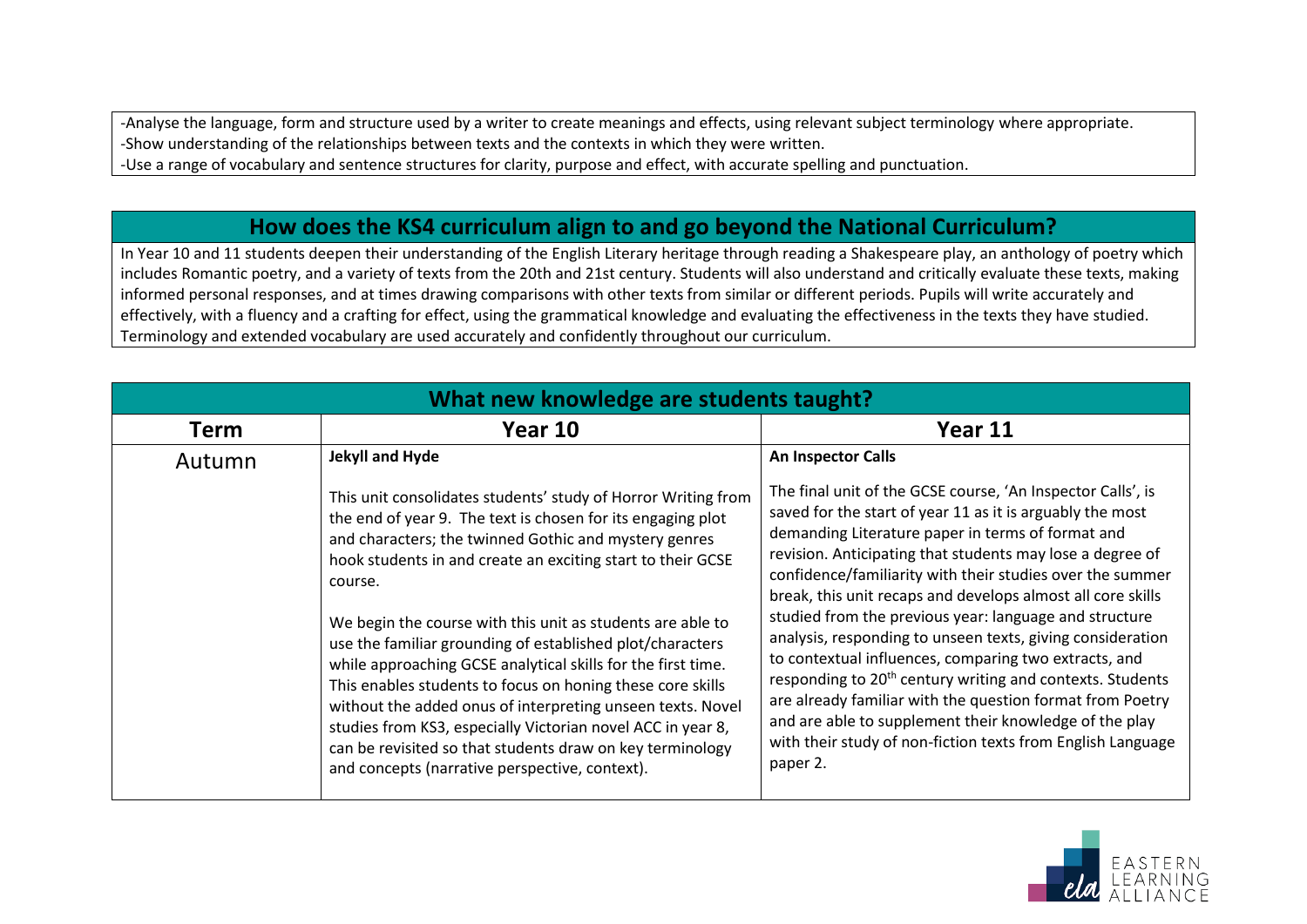|        | <b>English Language Paper 1:</b><br>In this unit, students use fiction texts to further develop and<br>refine the skills of language and structure analysis which<br>they have developed across KS3.                                                                                                                                                                                                                                                                                                                                                                                                                                                                                                                                                                                                                           | This also builds well on their study of 'Romeo and Juliet', as<br>the moral element of the play encourages debate and<br>discussion about the play's 'message'. Despite being a 20 <sup>th</sup><br>century text, it examines contemporary issues surrounding<br>class, responsibility, wealth, equality, and gender.                                                                                                                                                                                                                                                                                                                                                                                                          |
|--------|--------------------------------------------------------------------------------------------------------------------------------------------------------------------------------------------------------------------------------------------------------------------------------------------------------------------------------------------------------------------------------------------------------------------------------------------------------------------------------------------------------------------------------------------------------------------------------------------------------------------------------------------------------------------------------------------------------------------------------------------------------------------------------------------------------------------------------|--------------------------------------------------------------------------------------------------------------------------------------------------------------------------------------------------------------------------------------------------------------------------------------------------------------------------------------------------------------------------------------------------------------------------------------------------------------------------------------------------------------------------------------------------------------------------------------------------------------------------------------------------------------------------------------------------------------------------------|
|        | This unit is sequenced with 'Jekyll and Hyde' to allow links to<br>be made between the language and structural choices<br>students identified in their novel study and apply these to an<br>unseen text. The added challenge of responding to an<br>unseen text in this unit builds resilience and foregrounds the<br>unseen component of next half term's Literature unit. The<br>creative writing component of this unit develops students'<br>literacy skills, encouraging them to consider their impact<br>both in terms of accuracy and how they might affect a<br>reader. The reciprocal relationship between the students'<br>twinned role as reader and writer in this paper allows them<br>to enhance both their analytical and writing skills by<br>planning and examining the choices made in their own<br>writing. | <b>Spoken Language Endorsement</b><br>After completing their first set of year 11 mock exams,<br>students will plan, write, and deliver a speech on a topic of<br>their choice. Students are able to enhance their creative<br>and persuasive writing skills from English Language Papers<br>1 and 2 by considering how language and structural<br>choices are likely to impact their audience; this in turn can<br>strengthen their ability to analyse these skills in a text. By<br>responding to questioning during the delivery of their<br>speech, students are able to reflect on their articulation<br>and how to best convey their views, another skill aptly<br>transferred to their own analytical/creative writing. |
| Spring | <b>Exploring Poetry: Conflict Poetry Cluster</b>                                                                                                                                                                                                                                                                                                                                                                                                                                                                                                                                                                                                                                                                                                                                                                               | <b>Revision Programme</b>                                                                                                                                                                                                                                                                                                                                                                                                                                                                                                                                                                                                                                                                                                      |
|        | The poetry unit allows students to revisit and build upon the<br>key terminology for the language/structural features which<br>have been studied over the previous two units, as well as<br>the necessary skills for reading/responding to unseen<br>elements which they explored in Autumn 2.<br>Students will also examine comparative writing skills,                                                                                                                                                                                                                                                                                                                                                                                                                                                                       | From Spring onwards, year 11 students will complete a<br>personalised revision programme. These programmes are<br>designed to respond to trends identified in the data from<br>the Autumn 2 mocks.                                                                                                                                                                                                                                                                                                                                                                                                                                                                                                                             |
|        | refreshing existing skills from KS3 and preparing them                                                                                                                                                                                                                                                                                                                                                                                                                                                                                                                                                                                                                                                                                                                                                                         |                                                                                                                                                                                                                                                                                                                                                                                                                                                                                                                                                                                                                                                                                                                                |

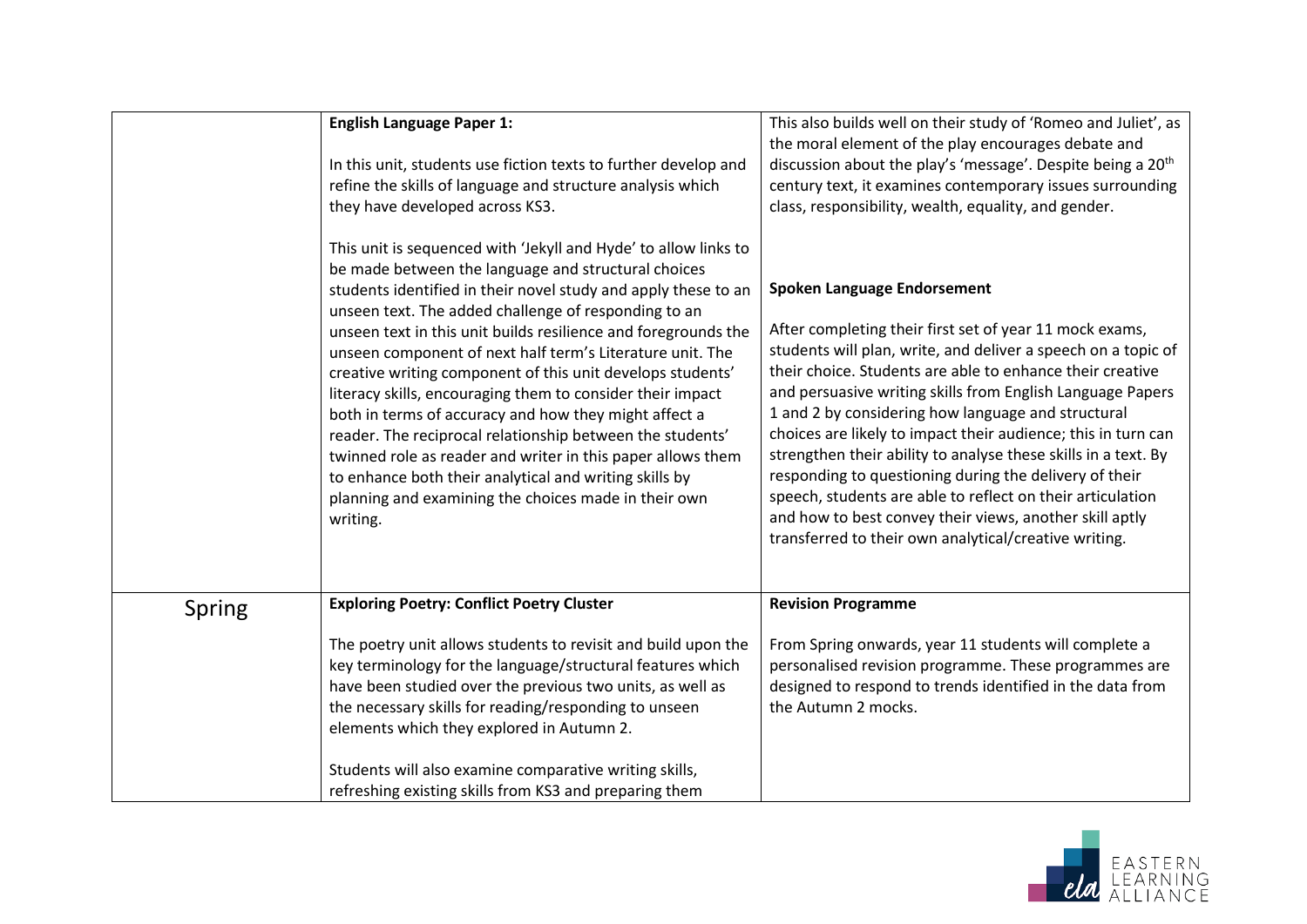| effectively for upcoming comparison in the Spring 2 unit.<br>Previous poetry study across KS3 has established a baseline<br>of concepts, skills and terminology which students are able<br>to apply in the more challenging context of a GCSE cluster.                                                                                                                                                                                                                                                                                         |  |
|------------------------------------------------------------------------------------------------------------------------------------------------------------------------------------------------------------------------------------------------------------------------------------------------------------------------------------------------------------------------------------------------------------------------------------------------------------------------------------------------------------------------------------------------|--|
| This particular poetry cluster was selected for its binding<br>theme of conflict; this creates powerful links to the internal<br>and philosophical conflicts explored in 'Jekyll and Hyde', the<br>physical and familial conflicts which they will encounter in<br>'Romeo and Juliet', and the moral, often internalised conflict<br>they will study in 'An Inspector Calls'. This unit acts as a key<br>bridge between previously studied units and those still to<br>come, justifying its position midway through the year 10<br>curriculum. |  |
| Language Paper 2                                                                                                                                                                                                                                                                                                                                                                                                                                                                                                                               |  |
| The second English Language unit revisits comparative and<br>unseen analysis skills seen in the English Literature Poetry<br>component, contextual and inference skills from 'Jekyll and<br>Hyde', as well as their ongoing consideration of how to<br>effectively analyse a writer's language and structure choices.                                                                                                                                                                                                                          |  |
| The added demand of balancing two unseen extracts is<br>tempered by previous exposure to 19th century texts (J&H<br>from Autumn 1) and increased practice with unseen analysis<br>(Language 1 and poetry). The persuasive writing element of<br>the paper furthers students' confidence in exploring and<br>justifying their own opinions in an effective and engaging<br>manner, a skill which they will need to revisit for their<br>subsequent Literature studies as well as their Spoken<br>Language Endorsement.                          |  |